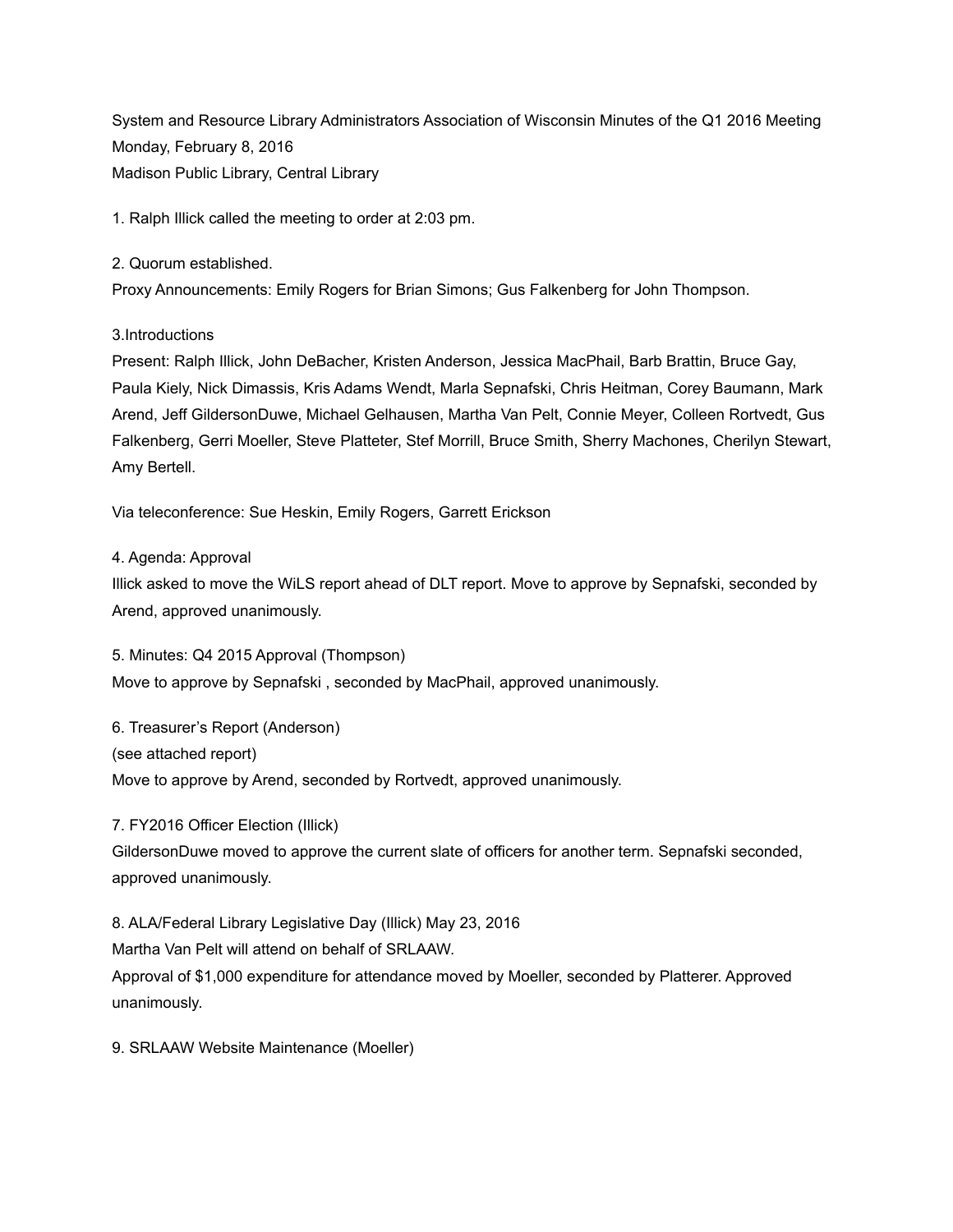Moeller reminded the group that she maintains the SRLAAW website and asks that we provide feedback for any additions we would like to see.

## 10. SRLAAW Government Relations Committee (Ross)

Discussion ensued about how SRLAAW could best provide financial support for the legislative activities of WLA.

The committee will work on a draft agreement that includes system plus resource library contribution formulas. Rortvedt, Stewart, and GildersonDuwe will meet to discuss resource library contributions and bring back their recommendations.

## 11. WIOA Update (Stewart)

Stewart asked for an update to library eligibility for funds under the Workforce Innovation and Opportunities Act. DeBaucher said the 10 regional Job Service Centers in the state must identify one stop service centers in their regions by June. Libraries can be one stop centers or provisional centers. Job Services board will distribute money. ALA recommends we stay in contact with regional job services board to get involved.Money will be passed through tech colleges for digital literacy, specialized literacy for people with special needs, and adult literacy.

## 12. FY2017 Statewide Delivery Fees (Corey Baumann, SCLS Delivery Coordinator)

Baumann announced cost formula changes due to Mid Wisconsin breakup.

3 parts to formula: \$8,000 flat fee per system , % of volume that is circulated to each system, portion of system aid for delivery. One less system means \$8,000 shortfall. The future promises more system consolidation under system redesign, so formula should change. Baumann looking for a committee to help establish new guidelines. Bruce Smith recalls the \$8,000 base comes from half the total cost years ago divided by the number of systems. Moeller volunteered for the committee.

## 13. ILS/Technology Data Statistical Dashboard (Falkenberg)

Gus Falkenberg demonstrated the stats dashboard IFLS provides to their members based on Open Source code. IFLS will share with any library that wants it. Would appreciate a contribution back. They use Innovative Interfaces. Charts can be pulled out as an image in a report, or you can export to Excel. Gus will send the links to the code out to the SRLAAW list.

14. Public Library System Review Committee Work Group Selection Process (Smith/Morrill) Bruce Smith asked if SRLAAW wants a regular report on this topic. Yes. Asked us to share any questions with WILS or communication liaisons about this project so they can answer right away.

10 member steering committee, workgroups assigned to various subjects. Could need expert panels for each workgroup. Aiming to assign the right voices to each workgroup.

15. Affiliated Organization Reports: